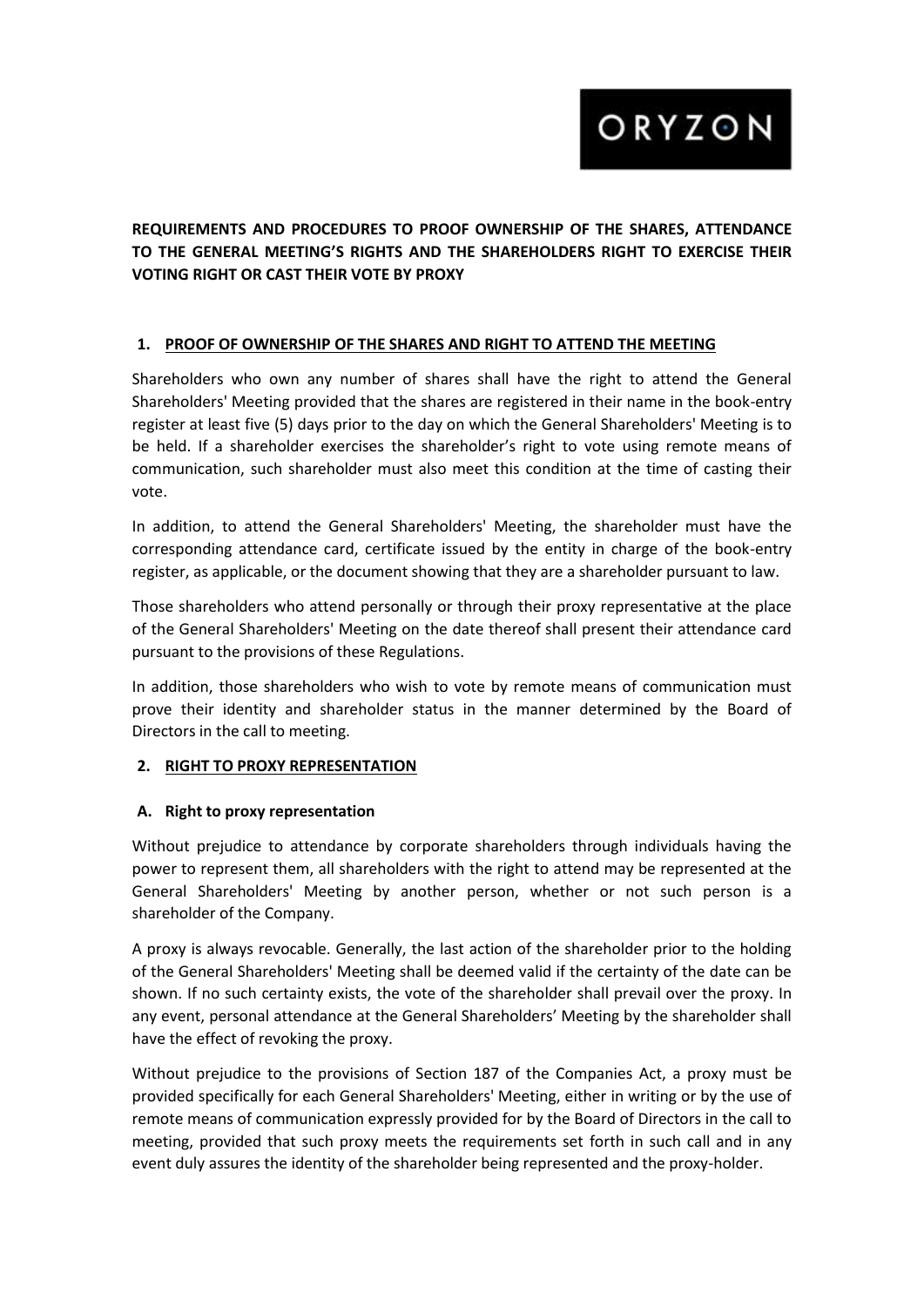## **B. Proxy provided by postal correspondence**

If a proxy is given by postal correspondence, it shall be provided by postal mail by sending to the Company an attendance card duly signed and completed by the shareholder and issued by the entity or entities responsible for the book-entry register, or by other written means that, in the opinion of the Board of Directors recorded in a resolution adopted in advance for such purpose and duly published, allows for the identity of the shareholder granting their proxy and the proxy-holder to be duly verified.

### **C. Proxy provided by remote means of electronic communications**

If a proxy is given by electronic communications, it shall only be valid if provided by a remote means of electronic communication that duly guarantees the validity of the proxy granted and the identity of the shareholder being represented. A proxy granted by these means shall be accepted if the electronic document by which it was granted includes the legally recognized electronic signature used by the shareholder being represented or other type of signature deemed by the Board of Directors to meet the appropriate guarantees of authenticity and identification of the shareholder granting the proxy.

#### **D. Public solicitation for proxies**

In cases in which the directors of the Company, the depositaries of the securities or the entities responsible for the book-entry register request a proxy for themselves or for a third party and, in general, as long as the request is made publicly, the rules contained in the Companies Act and the regulations in implementation thereof shall apply. In particular, in addition to the items described in Article 13 of the Regulations for the General Shareholders' Meeting, the document evidencing the proxy must contain an indication of the direction for the proxy-holder to vote if specific instructions are not given, subject in all cases to the provisions of law.

A public solicitation for proxies shall be deemed to have occurred if a single person holds proxies for more than three shareholders.

## **E. Rules for granting a proxy by the use of remote means of communication**

In order to be valid, a proxy granted by any of the means of remote communication referred to in (B) and (C) above must be received by the Company before midnight (24:00) of the day preceding the day provided for holding the General Shareholders' Meeting on first call. The Board of Directors may set a shorter time period in accordance with the provisions of the Bylaws.

Board of Directors may set a shorter time period in accordance with the provisions of the Bylaws.

In addition, documents showing proxies for a General Shareholders' Meeting must include at least the following information:

- i. The date of the General Shareholders' Meeting and the agenda.
- ii. The identity of the shareholder granting the proxy and of the proxy-holder. If not specified, it shall be deemed that the proxy has been granted interchangeably in favor of the Chair of the Board of Directors, the chief executive officer (if any) or the Secretary of the Board of Directors, or any other member of the Board particularly determined for such purpose upon each call to meeting.
- iii. The number of shares owned by the shareholder granting the proxy.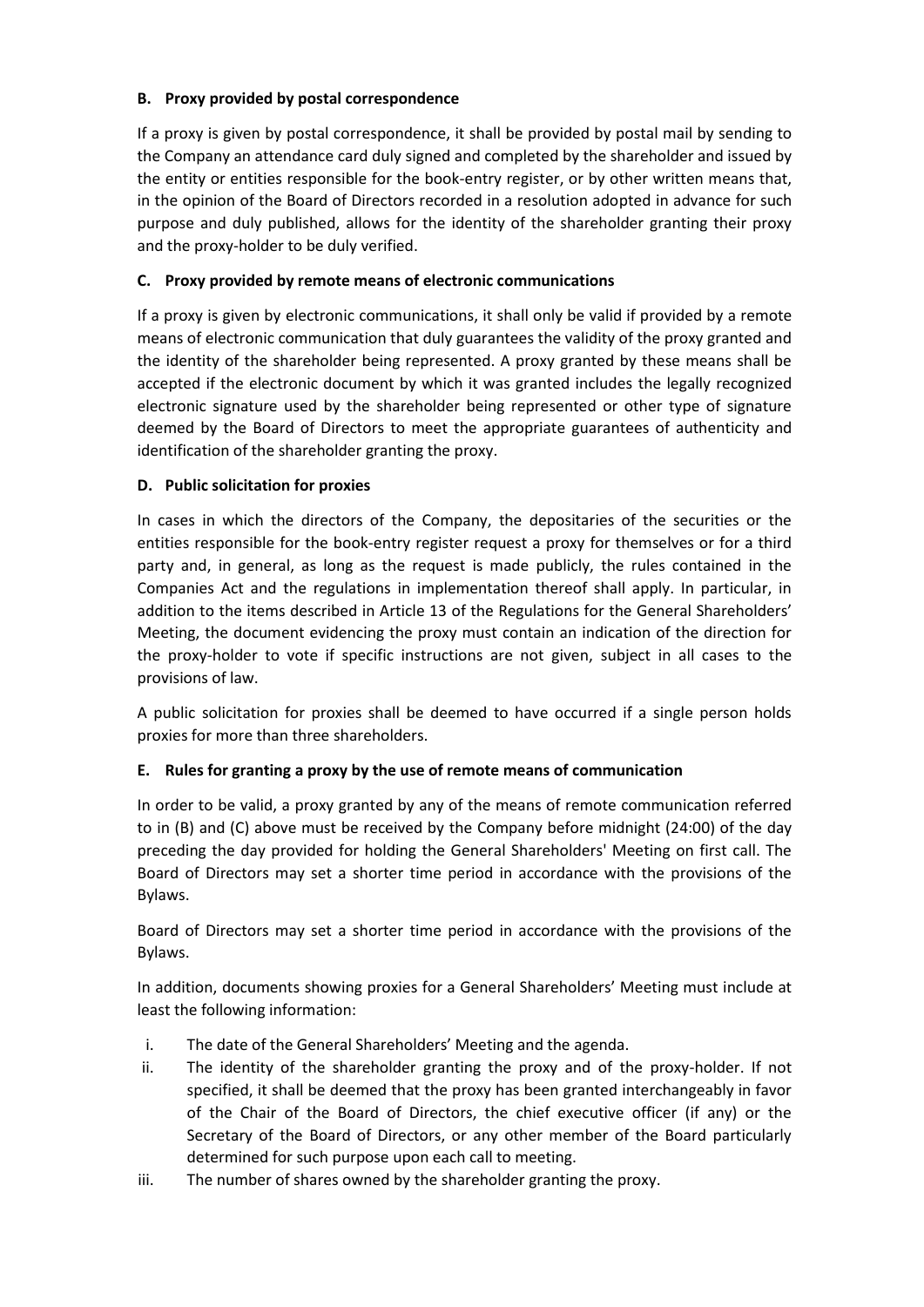iv. Instructions on the direction of the vote of the shareholder granting the proxy regarding each of the items on the agenda.

The Chair of the General Shareholders' Meeting or the persons appointed thereby shall be deemed to have the authority to determine the validity of proxies granted and compliance with the requirements to attend the General Shareholders' Meeting.

The provisions set forth in the preceding paragraphs shall not apply if the proxy-holder is the spouse or an ascendant or descendant of the shareholder granting the proxy, or if the proxyholder has a general power of attorney granted by means of a notarial instrument setting forth the power and authority to manage all of the assets of the shareholder in Spain.

# **3. VOTING BY REMOTE MEANS OF COMMUNICATION**

Shareholders with the right to attend may cast their vote on the proposals regarding the items included in the agenda of any type of General Shareholders' Meeting through the following remote means of communication:

# **A. By postal correspondence**

Shareholders with the right to attend may cast their vote on the proposals regarding the items included in the agenda of any General Shareholders' Meeting by postal correspondence, by sending to the Company an attendance and voting card duly signed and completed by the shareholder and issued by the entity or entities responsible for the book-entry register, or by other written means that, in the opinion of the Board of Directors recorded in a resolution adopted in advance for such purpose and duly published, allows for the identity of the shareholder casting their vote to be duly verified.

# **B. By other means of remote electronic communication**

Shareholders with the right to attend may cast their vote on the proposals regarding the items included in the agenda of any type of General Shareholders' Meeting by other means of remote electronic communication, provided that the electronic document being used to cast the vote includes a legally recognized electronic signature used by the requesting party or other type of electronic signature that the Board of Directors deems to provide appropriate guarantees of authenticity and identification of the shareholder exercising their voting right, in accordance with a resolution previously adopted and duly published for such purposes.

## **C. Rules for voting by remote means of communication**

Votes cast by means of the systems described in the preceding paragraph shall only be valid if they are received by the Company before midnight (24:00) on the day immediately prior to the date set for the holding of the General Shareholders' Meeting on first call. The Board of Directors may set a shorter deadline for receiving absentee votes.

Shareholders who cast absentee votes under the terms described in this article shall be deemed present for purposes of the establishment of a quorum at the respective General Shareholders' Meeting. Consequently, any proxies granted earlier shall be deemed to be revoked and those granted afterwards shall be deemed to have not been issued.

The absentee votes described in this article may only be nullified:

i. By subsequent express revocation made by the same means of communication used to cast the vote within the period established for so doing.